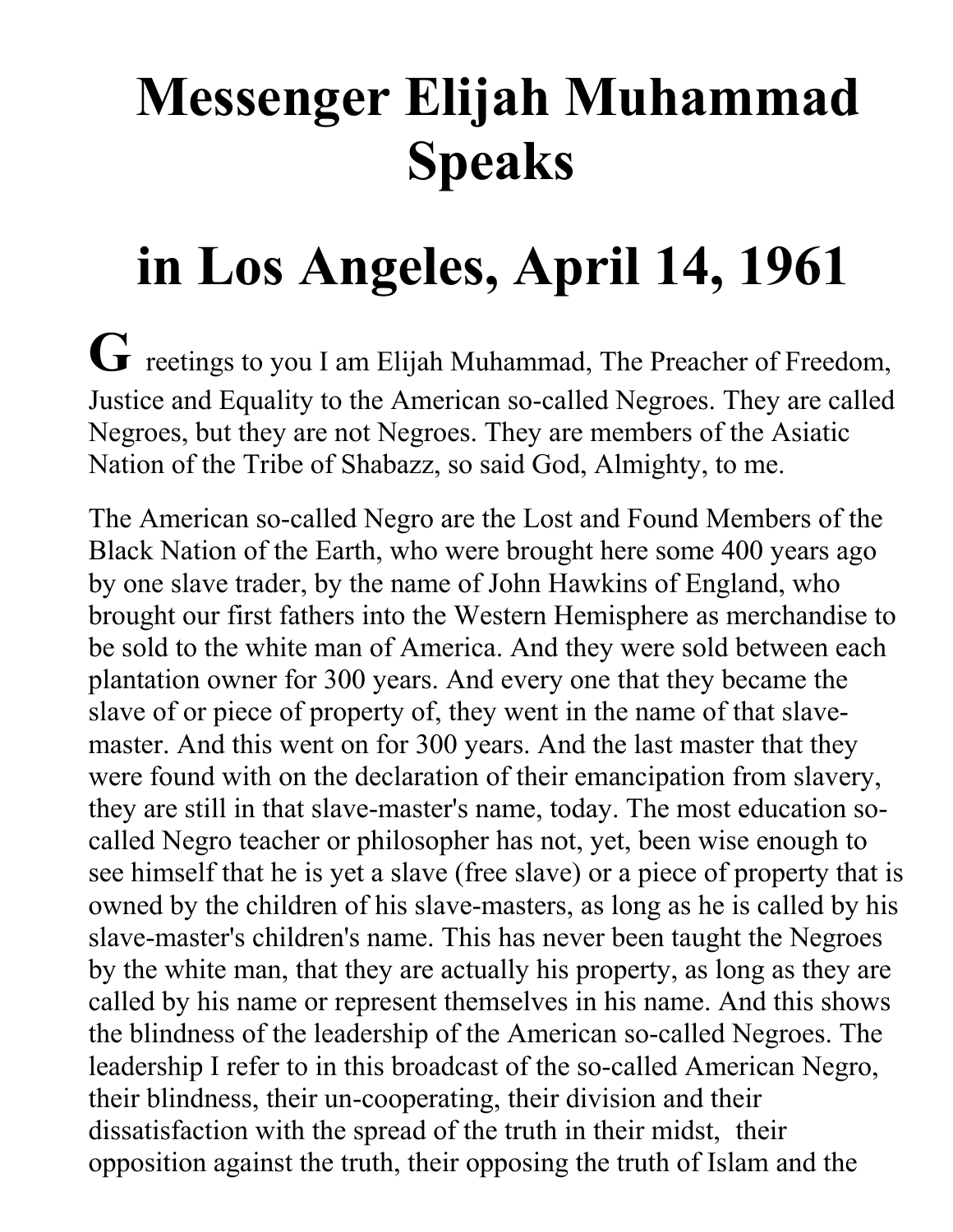Teachers of the truth of Islam. These are the particular people that this broadcast is referring to. And I will be speaking about their opposition for quite a while.

The leadership of America is similar to, or rather I should refer to them according to the way that Jesus referred to his opponents in his day and time, the religious class of the Jews, in his day and time was his worse enemies. They was the one that taken him and delivered him up to the government to be crucified.

It was the religious leaders of that day, according to the Bible and especially Matthew, the 23rd chapter and the 24th chapter, that actually condemned Jesus to death because that they were not able to compete with Jesus in truth, that he was teaching, and again, because of their jealousy of Jesus' wisdom and knowledge of the truth. That they were afraid that he would become the head of the religious system of that day. And that the people would all be converted unto Jesus, instead of a blind hypocritical religious sect or leader sect that was then in power. They were the real right-hand friends of the government that was against the Jesus teaching and who feared Jesus as probably being the prophesied King that would come and overthrow Israel and destroy her government and set up a government altogether different from the Israelites government. They had they prophecy of such. But nevertheless the governor declared himself more in favor of Jesus than, even, the religious heads.

The religious heads who had studied the Torah and should have known the Torah - The Scripture - was the one that was against of the truth of the prophecy of that Torah concerning the man that they were about to put to death. They were blind. They didn't know. They were Divinelysent Teachers. They were self-made teachers. They were according to the government of Caesar. They boasted in their friendship to Caesar. So it is today. We have the same thing before us today.

The Jesus referred to them as blind guides, in the 23rd chapter of **Matthew**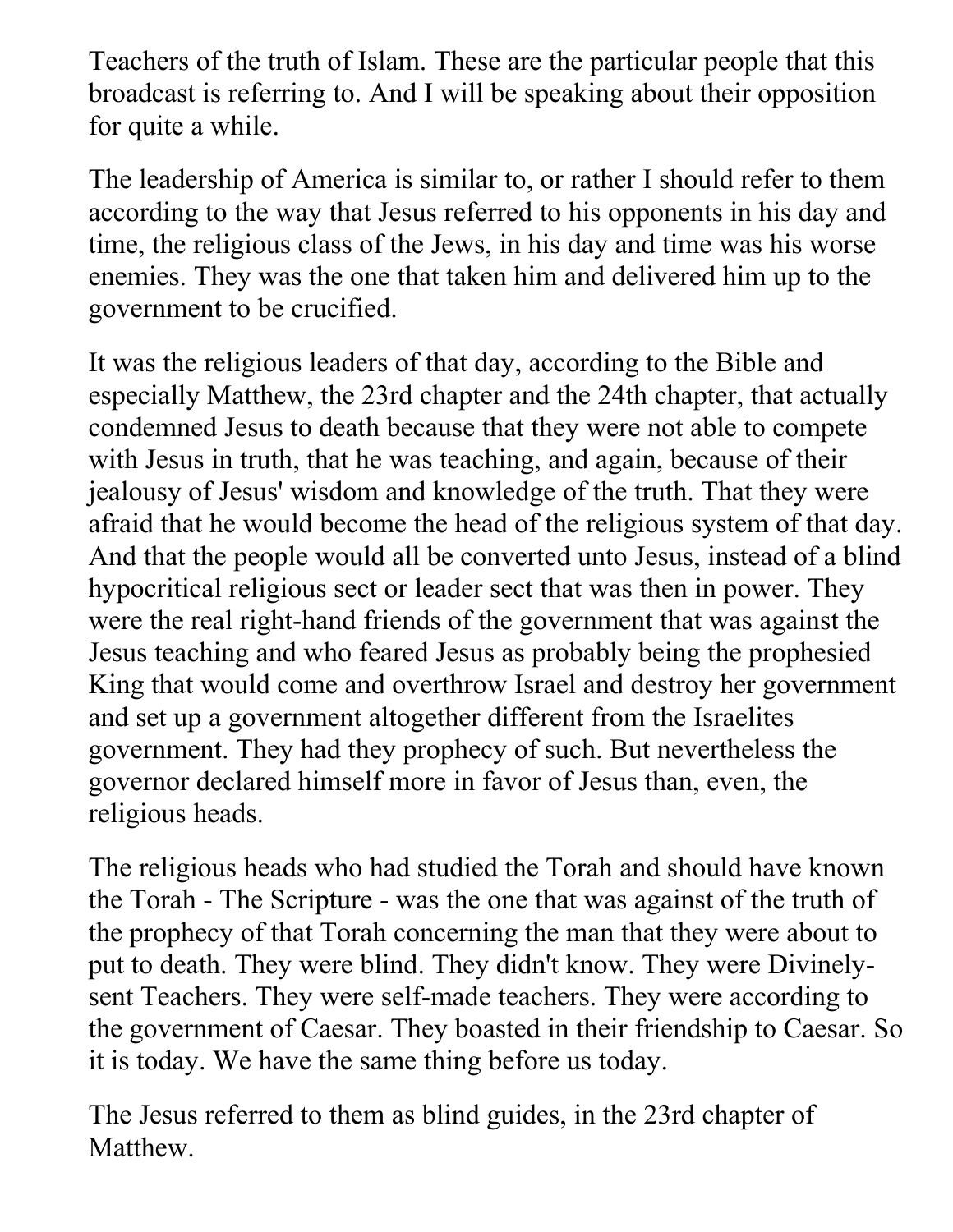"Ye fools and blind: for whether is the greater, the gold, or the temple that sanctifies the gold?" He goes so far as to say in the 19th verse of this chapter: "Ye fools and blind: for whether is the greater, the gift, or the altar that sanctifies the gift?" Here, he's arguing with the religious teachers over their conception of what is holy and what is not holy.

He goes to say, or rather, refers to them, in the 23rd verse in these words, "Woe unto you scribes and Pharisees, hypocrites!.. "Here , he calls them hypocrites. "...for ye pay tithe of mint and anise and cummin, and have omitted the weightier matters..." Here, he absolutely condemns them for not looking at the point of Justice in their teachings of the law of Justice. They, yet, was not considering the real point of Justice in the law. "...Judgment, mercy, and faith: these ought ye to have done, and not to leave the other un-done." Now, they were against the real justice. So it is today, with the religious heads of the church. When it comes to real justice for the so-called American Negroes, they are not for a real Justice for the so-called American Negroes. They are ready, on the instant, to sell the poor slave right back into slavery for absolutely nothing.

Blind Pharisees! Blind Leadership! Blind Guides! Ignorant Guides, who cares not for his own future not any other one's future. Take for an instance, today, the so-called American Negroes, especially the leadership, the religious leadership, are absolutely blind to the knowledge of true religion. They are blind to Islam. They don't know Islam. They don't try to study Islam. They hear and they see, today. They visit Africa and see their Black Brothers, where they came from going over to Islam by the thousands. Rejecting Christianity.

The American so-called Negro Preachers would like to go and convert Africa to the Christian religion that enslaved both. It was the Christian religion that enslaved the so-called American Negro, here in America. And it was the religion of Christianity that enslaved the Black man of Africa and all the darker people of earth.

It is this religion that has been the instrument of enslaving and blinding Black man all over the earth, the religion called Christianity. Putting him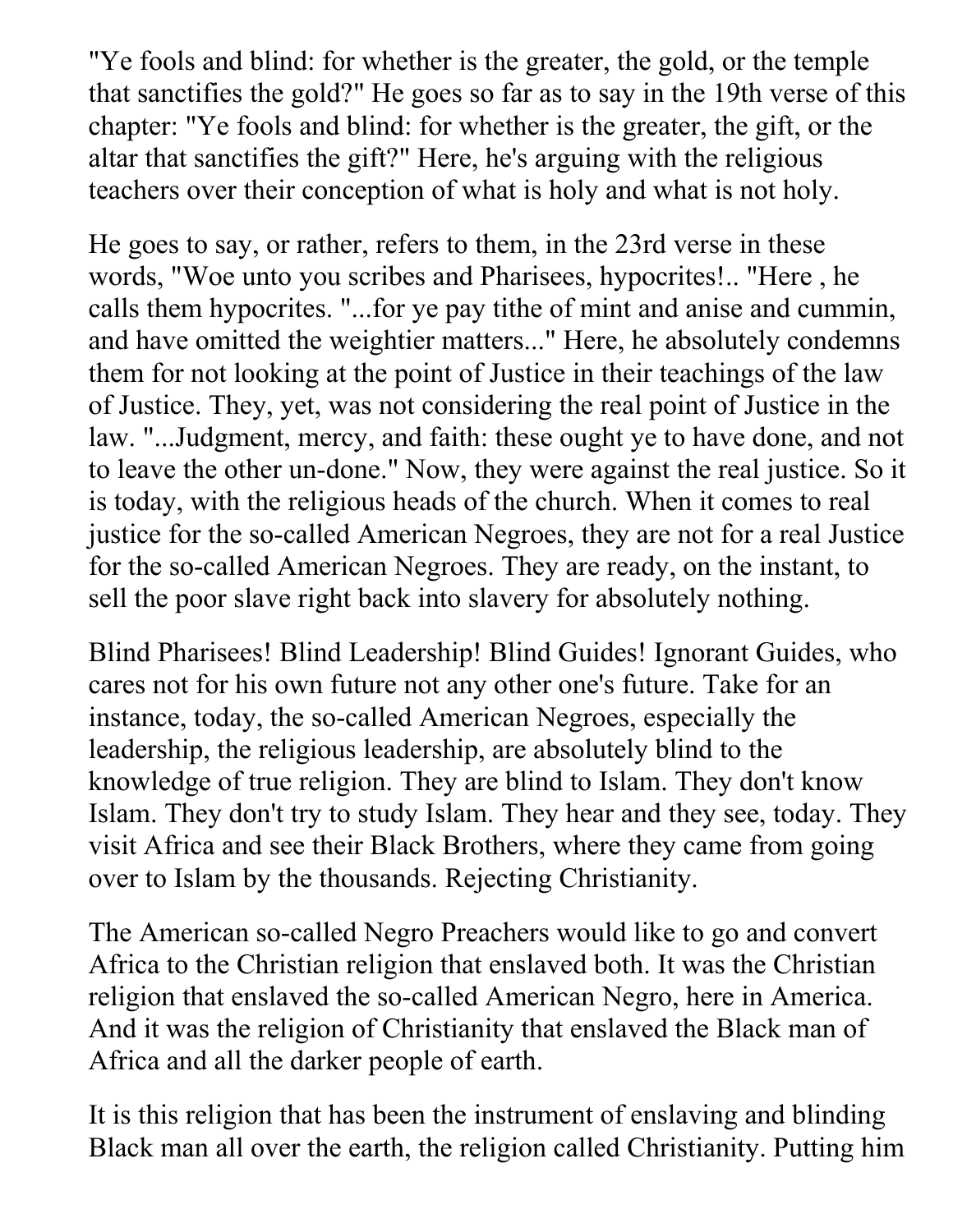into a heaven after he's dead. Preaching to him that salvation cometh to him only after the grave, if he was good in life on this side of the grave, which is the kind of a teaching that no man is able to prove these things.

There is no preacher that could ever prove that a man receives salvation after the grave. No man can prove that. Because there is no return from the dead. There is no communication with the dead.

Let us take a look again. They hear that Islam is in America. They hear that Elijah Muhammad is teaching the religion of Islam to his people. Are they with Elijah? No! They will not even talk with Elijah. They don't want no conference with Elijah. They don't want to be seen talking with Elijah, for fear they might lose friendship with the enemies of truth. Therefore, they are opposed to everything pertaining to the salvation of themselves and to their own people.

Almighty God, Allah, has brought Islam in America to deliver the socalled American Negro out of the shackles of slavery and ignorancy, and to give him a chance to enjoy heaven while they live. But the American so-called Negro's greatest enemy is, as the Jesus says, of his own house. His greatest enemy is his own leadership, who preaches, not the socalled Negro's salvation, but preaches the salvation of the slave-master. Binding the so-called American Negro to his slave-master firmly and permanently, without a chance even to ever enjoy Freedom, Justice and Equality among themselves.

They preach the religion of Christianity, they call it. They preach for you to come follow Jesus, saying that Jesus brought peace to the world and saying that Jesus has brought peace to thier own hearts and minds, while suffering the worse injustice of any people on the face of the earth.

Every since that they have been, and for 100 years, trying to seek a God and Jesus in the Christian religion, has not availed them a naught against the brutality and murder of the slave-master, nor has it delivered them from prosecution, nor have that religion, for a hundred years, ever have made them the equal of their white Christians, who gave it to them. And today, white Christianity is fighting each other to prevent the so-called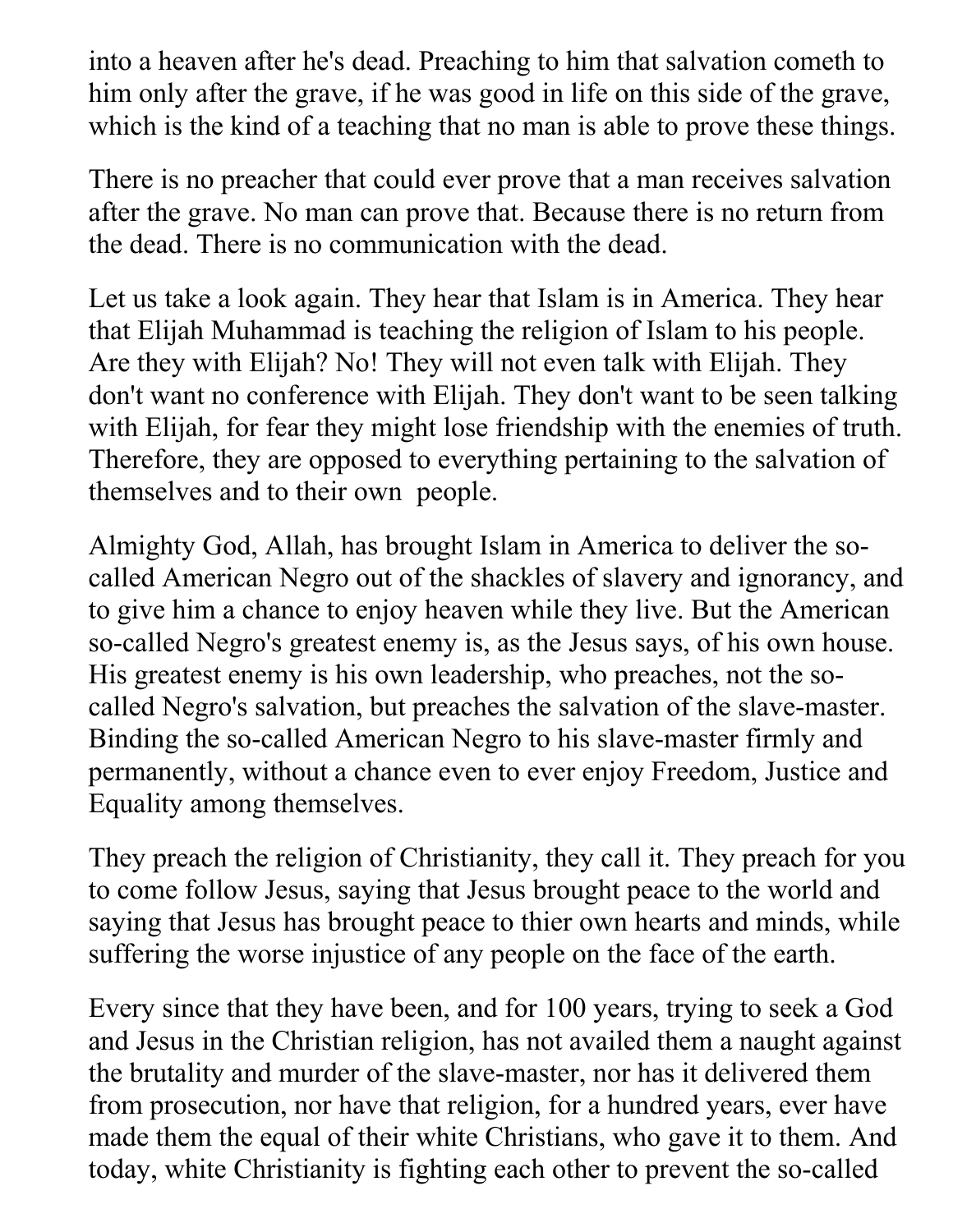Negro from enjoying equal freedom, equal justice with them. This is a known truth.

Today, I say again, the so-called American Negro Leadership is the Negro's greatest enemy. He is the one that the Bible says here, said by the same Jesus that they claim they represent....But this is a prophecy directly to the leadership of America's so-called religious leaders of the Negroes...It says, "Woe unto you, scribes and Pharisees, hypocrites! for you shut up the kingdom of heaven against men: for ye neither go in yourselves, neither suffer ye them that are entering to go in." That's the 13th verse of the 23rd chapter of Matthew.

This is preacher of today in America. The so-called Negro. The kingdom of heaven has come to the so-called American Negroes under the name of Islam. And the so-called American religious leaders, who are supposed to know the religion of God is trying their utmost to keep the Negro from entering in to this religion, which is the religion of most Asia and Africa today. And they read that Asia and Africa, all, are now going over to Islam. The Black man, the Brown man, the Yellow man, the Red man, all ,are looking towards Islam. And any so-called Negro that professes Islam, go into country of any of these that I mentioned; Black, Brown, Yellow or Red, he will find a home among those people if he represents himself as a Muslim. He will not be prosecuted, but he will be received. Even by those who does not even profess Islam.

But here the blind, so-called American Negro leaders, they are the one that is depriving the so-called American Negro from the brotherhood of their own people and from becoming the servants of Almighty God, in the True Religion, Islam.

The world knows that Islam is the true religion of God. The white man of America knows these things. But he is not a Muslim. And he has never taught Islam to the Negroes. Therefore he cannot be a preacher of Islam to the Negroes, but he knows that Islam is the true religion. That is a fact. And that I will prove by any white philosopher, or by any white man. He already knows Islam is the true religion. But it is not his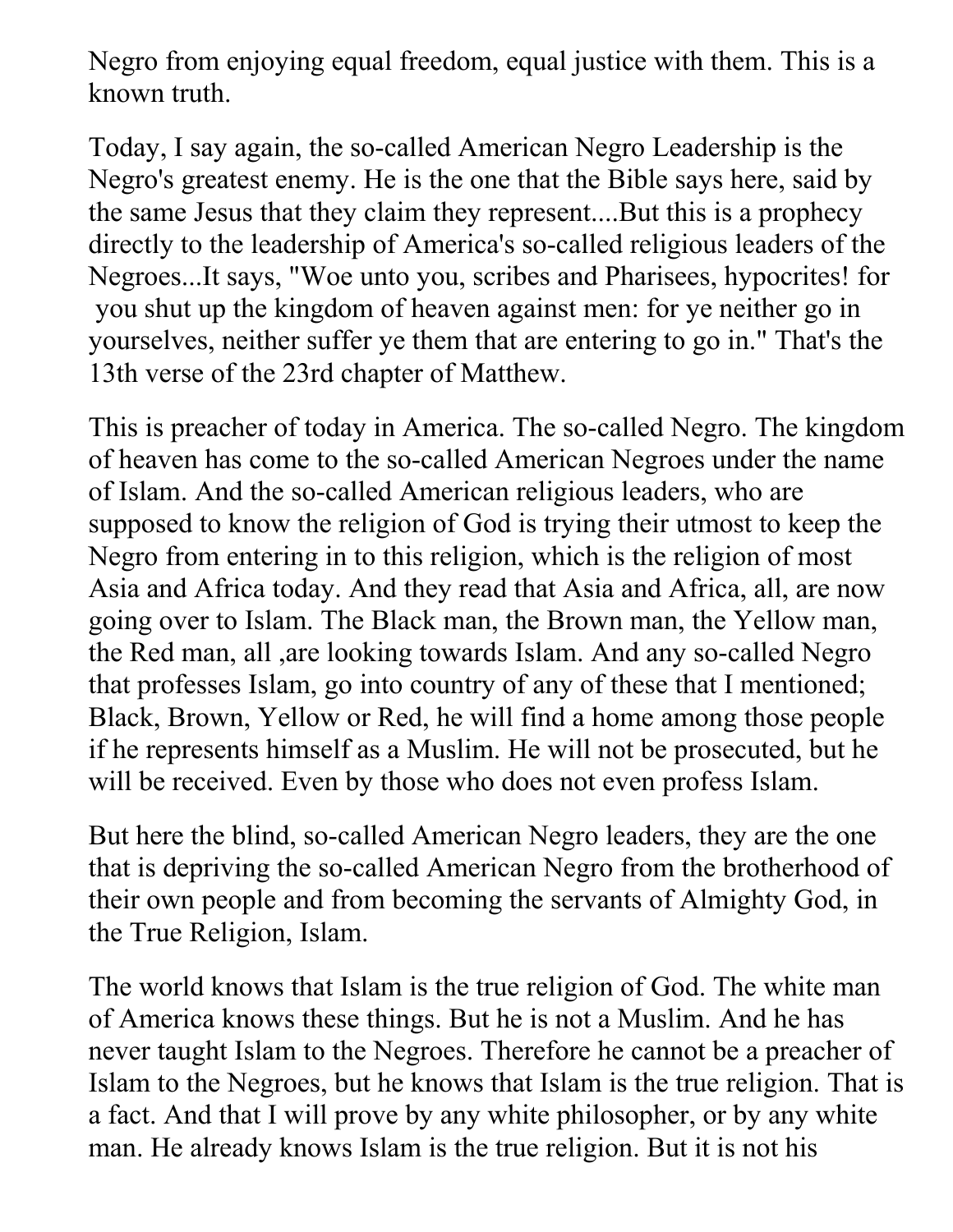religion. He has his own religion, Christianity, which came since the birth and the death of Jesus, and it's capital is in Rome. Not in Jerusalem, nor is it in Palestine, where the Jesus did all of his work. But the capital of the Church, the Christian Religion, is in Rome, Italy. And it is a Italian that heads the church, and not a Jew.

I say, my beloved listeners, of the so-called American Negroes, the leadership is Blind. The so-called Negro leadership and especially the religious leadership. They are blind and frightened like a rabbit under a hawk. They are afraid of the truth. They are not afraid to disbelieve in the truth, nor are they afraid of God. But they are afraid of the enemies of truth and wishes the friendship of those who are bent upon keeping Freedom, Justice and Equality from coming to there own people and they wish to show that they are their friends by doing everything that they possibly can against the teachings of Islam. The salvation of the socalled American Negro, which will get him respect among all of the Nations of earth, which will get the so-called American Negro friendship with Almighty God, Allah; which will get the so-called American Negro universal brotherhood.

Many of the so-called American Negro preachers knows this. But they are afraid to say so. They are afraid to act like it. Why? Because they are afraid of the white slave-master's children, who has not taught them religion, who has not taken it upon themselves to open up the true religion of Islam to them, and nor even to represent even the science of their own religion, Christianity, to them - nor teach them the science of The Book, The Bible.

But, nevertheless, the Negro Preachers, some of them, have knowledge of these things and will agree with you in secret. But he's afraid to come out in the open.

Take the Blind, deaf and dumb preacher in Monroe, here, last month. After the police went and broke down the door where the Islamic believers was having a peaceful assembly and was teaching their religion to others of their own race. The white man of Monroe, the police, so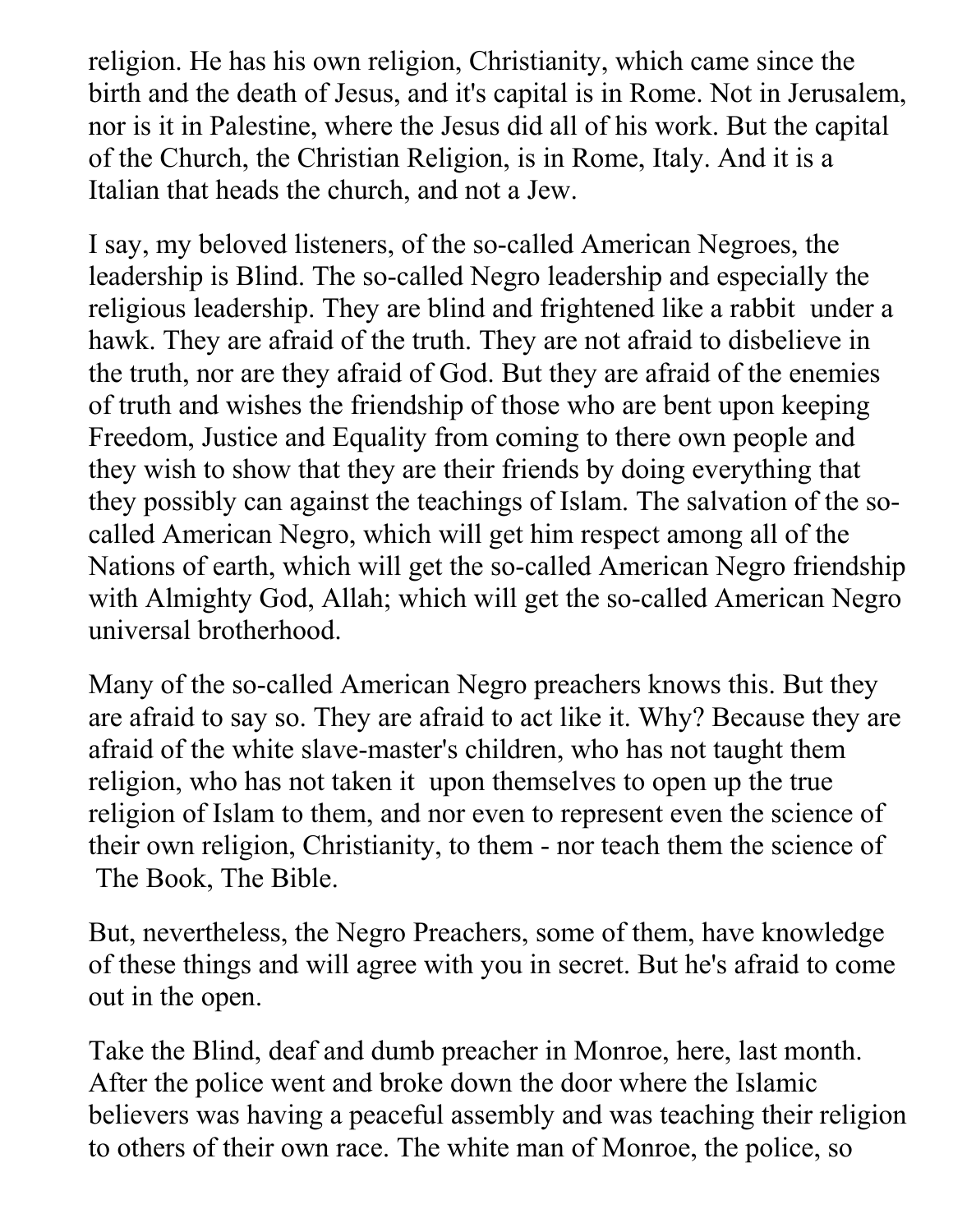angry, so against the Negroes becoming Muslims or entering the religion of Allah. They go and break the doors down to get in there to beat the so-called Negro out of this house, that he had chosen to worship. Goes and then puts them in jail and charges them with attacking them. One of the most open falses that was ever written or spoken under the sun.

Here, they were sent and locked up in the prison. Because of what? They didn't want them to believe in Islam.

And it has been over-heard coming from the mouth of certain police there that he wants to break the morale of the Muslims.

And one Black preacher was also heard to say that he wish that the Police Department, said it in these words, that "they should have killed the Muslims", when they entered upon them in their meeting. A Black Preacher! A Black Man!...saying to the murderers of his people, who has murdered his people for 400 year. Goes now to show them his loyalty and friendship to the murderer. Says to them, "you should have killed them". For what? Because that "I want to show you that I am not with them, and I'm your friend. I don't like them either".

It is a rotten leadership. It is one of the most cowardice leaderships. It is one of the worst leadership. And the dumbest, And the blindest leaderships that the Negro has, and the is the so-called American Negro Religious Preachers. They are the enslavers and absolute murderers of their own people in a way of speaking. This Black preacher proves that he is also a murderer of his people, who goes and says to the police that "you should have killed them".

I thank you.



**Muhammad Speaks P.O Box 44261 Detroit, MI 48244 Phone: 313-371-7033**